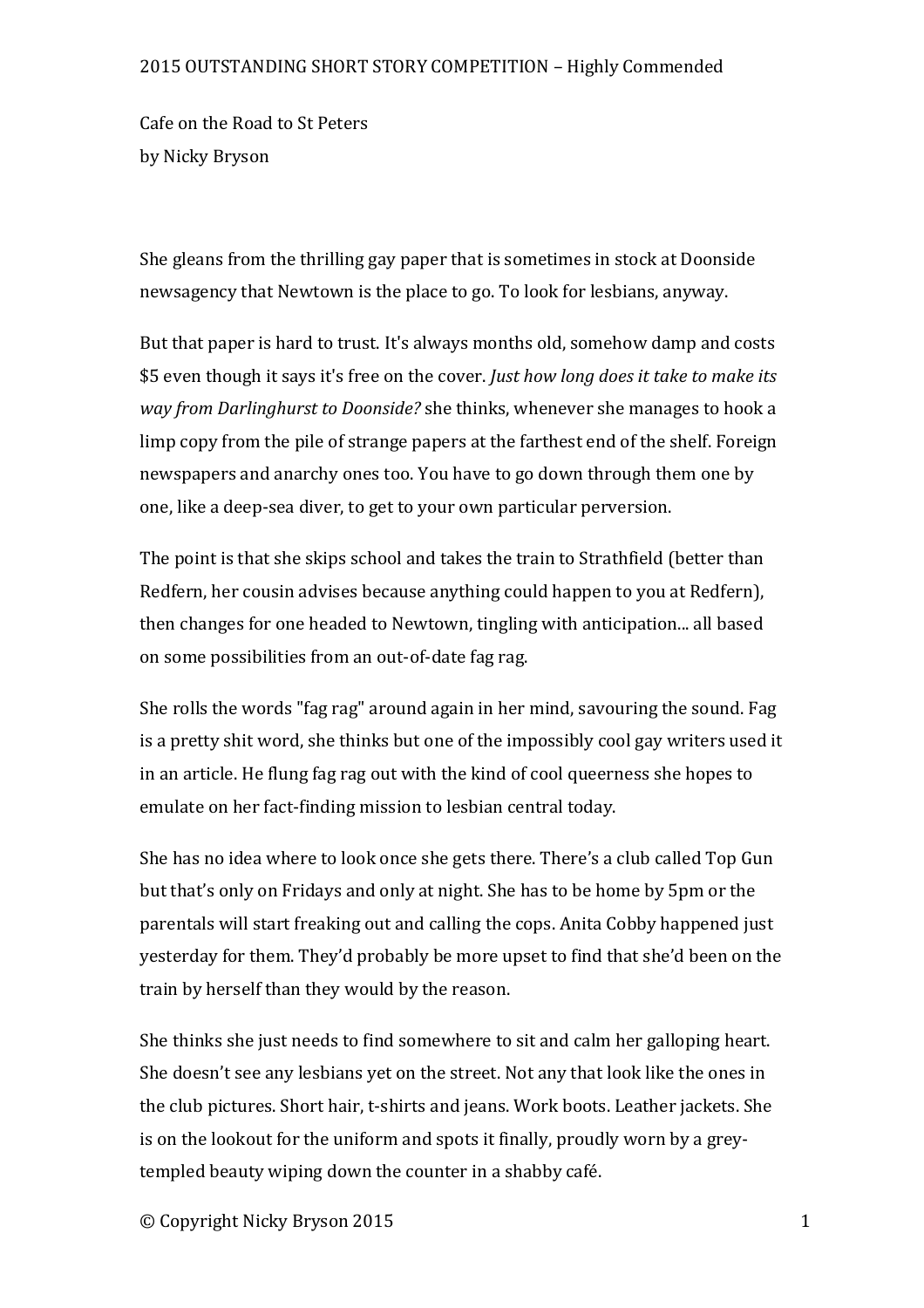## 2015 OUTSTANDING SHORT STORY COMPETITION - Highly Commended

She's never been inside in a café, only read about them in books. This one looks like it could have been lifted from the pages of any quirky story. 'Café on the Road to St Peters', it's called. She wonders why. Isn't this King St? She hopes she isn't in the wrong place. How will she ever know if she's a lesbian unless she can find some and see how it feels? The café looks welcoming, with big couches, wonky tables, mismatched chairs and piles of books everywhere.

Her feet carry her across the road without much input from her body. A good thing, since her skin is tingling, her stomach is dropping and she can barely hear the traffic over the buzzing inside her head.

As she steps across the threshold, she sees a trusty pile of gay papers by the front door (these ones crisp and newly minted) and thuds back into reality. This is the place, she knows it. The place where she can find out what lesbian feels like.

That surety doesn't help her immediate problem of what to do in a café. Sit down and wait like a restaurant, or approach the counter like it's the local fish and chips?

The woman, her first lesbian, solves the problem.

*Would you like a coffee?*

*Yes please.*

*Latte?*

Fuck. What's a latte? She says the only coffee she's ever heard of characters ordering in a book.

*Espresso.* 

*A real coffee, huh? Well, take a seat and I'll bring it over. Or did you want a takeaway?*

*No, no, I* want to stay.

*You can stay all day, honey. There's no rush.* 

© Copyright Nicky Bryson 2015 2